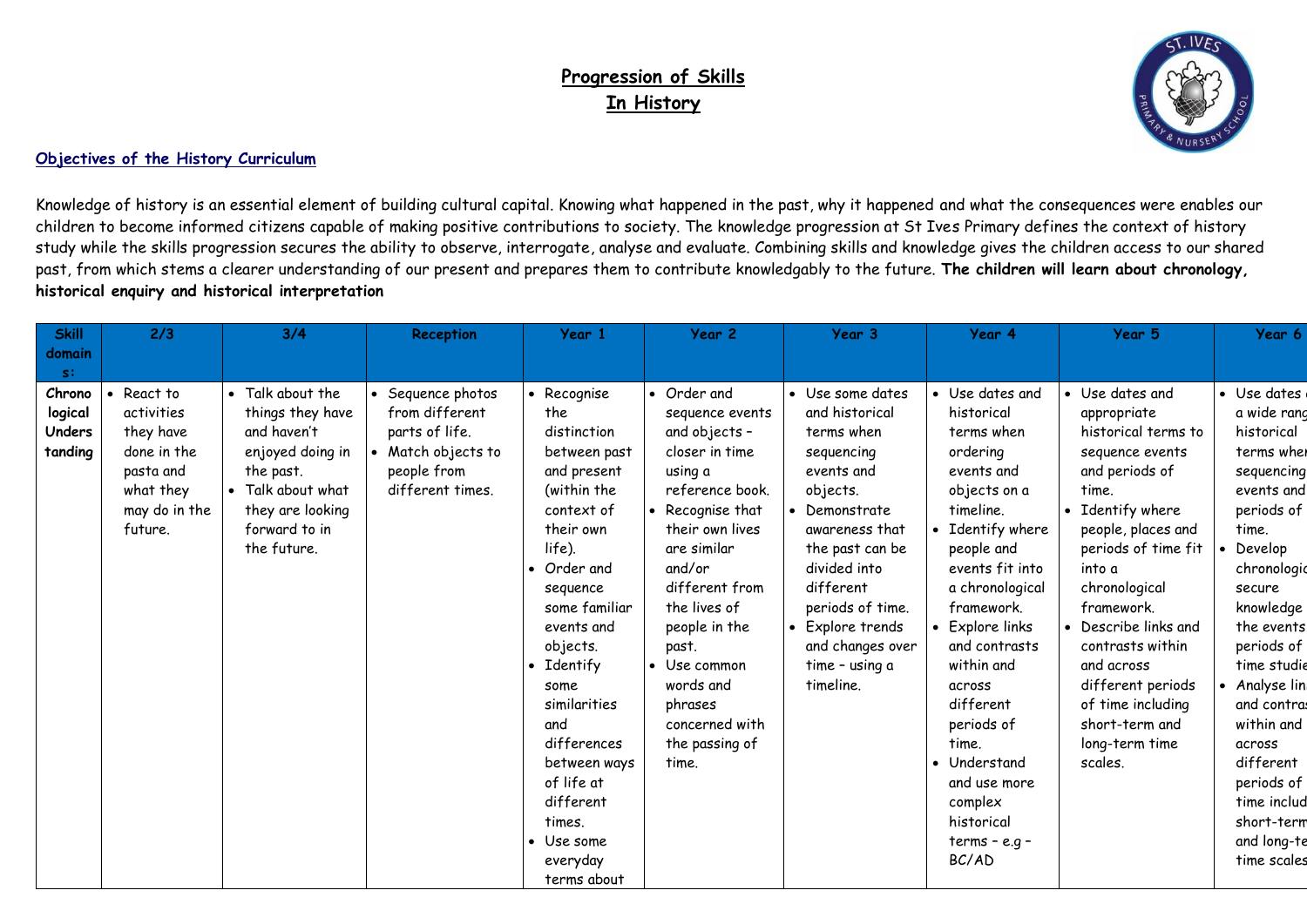|                                            |                                                                                                                                                |                                                                                                                                                                     |                                                                                                                                                                                 | the passing<br>of time such<br>as 'a long<br>time ago' and<br>'before'.                                                                                                                                                                                       |                                                                                                                                                                                                                                                                                                                                                                             |                                                                                                                                                                                                                                                               |                                                                                                                                                                                                                                                                                                                                                                                                                                                                                                |                                                                                                                                                                                                                                                                                                                                                                                                          |                                                                                                                                                                                                                                                                                                                                                                                                          |
|--------------------------------------------|------------------------------------------------------------------------------------------------------------------------------------------------|---------------------------------------------------------------------------------------------------------------------------------------------------------------------|---------------------------------------------------------------------------------------------------------------------------------------------------------------------------------|---------------------------------------------------------------------------------------------------------------------------------------------------------------------------------------------------------------------------------------------------------------|-----------------------------------------------------------------------------------------------------------------------------------------------------------------------------------------------------------------------------------------------------------------------------------------------------------------------------------------------------------------------------|---------------------------------------------------------------------------------------------------------------------------------------------------------------------------------------------------------------------------------------------------------------|------------------------------------------------------------------------------------------------------------------------------------------------------------------------------------------------------------------------------------------------------------------------------------------------------------------------------------------------------------------------------------------------------------------------------------------------------------------------------------------------|----------------------------------------------------------------------------------------------------------------------------------------------------------------------------------------------------------------------------------------------------------------------------------------------------------------------------------------------------------------------------------------------------------|----------------------------------------------------------------------------------------------------------------------------------------------------------------------------------------------------------------------------------------------------------------------------------------------------------------------------------------------------------------------------------------------------------|
| Events<br>People<br>and<br>Change<br>s     | Show<br>interest in<br>different<br>things to<br>others.<br>React to key<br>words<br>associated to<br>things they<br>have done in<br>the past. | • Talk about their<br>own personal<br>interests and<br>listen to those<br>of others.<br>• Talk about their<br>own experiences<br>which are<br>important to<br>them. | • Identify<br>similarities and<br>differences<br>between them and<br>others.<br>Recognise the<br>difference<br>between past and<br>present in their<br>own and others<br>lifes. | • Retell some<br>events from<br>beyond their<br>living memory<br>which are<br>significant<br>nationally or<br>globally.<br>• Describe<br>some changes<br>within their<br>living memory<br>(including<br>aspects of<br>national life<br>where<br>appropriate). | • Demonstrate<br>awareness of<br>the lives of<br>significant<br>individuals in the<br>past who have<br>contributed to<br>national and<br>international<br>achievements.<br>Develop<br>awareness of<br>significant<br>historical<br>events, people<br>and places in<br>their own<br>locality.<br>• Understand why<br>events happened<br>and what<br>happened as a<br>result. | • Describe and<br>give reasons for<br>some historical<br>changes<br>Find out and<br>compare<br>everyday lives<br>and how that<br>contrasts to our<br>lives today<br>Demonstrate<br>knowledge of<br>aspects of<br>history<br>significant in<br>their locality. | • Describe and<br>compare some<br>of the<br>characteristic<br>features and<br>achievements<br>of the earliest<br>civilisations<br>including where<br>and when they<br>appeared.<br>Demonstrate<br>more in-depth<br>knowledge of<br>one specific<br>civilisation e.g.<br>Ancient Egypt.<br>Demonstrate<br>knowledge of<br>an aspect or<br>theme in<br>history that<br>extends their<br>chronological<br>knowledge<br>beyond 1066.<br>• Offer a<br>reasonable<br>explanation for<br>some events. | • Describe key<br>aspects of a non-<br>European society<br>such as the early<br>Islamic civilisation.<br>• Study different<br>aspects of<br>different people -<br>e.g. differences<br>between men and<br>women in a<br>historical context<br>• Examine causes<br>and results of<br>great events and<br>the impact of<br>these<br>• Compare life in the<br>early and late<br>stages of 'times'<br>studied | • Explore<br>beliefs,<br>behaviour d<br>characteris<br>of people,<br>recognising<br>everybody<br>shares the<br>same views<br>opinions.<br>• Know key<br>dates, peop<br>and times<br>studied.<br>• Compare<br>beliefs and<br>behaviour<br>another tin<br>studied.<br>• Demonstra<br>knowledge<br>an aspect o<br>theme in<br>British hist<br>that exten<br>their<br>chronologic<br>knowledge<br>beyond 106 |
| Interp<br>retatio<br>n,<br>Enquir<br>y and | Be told a<br>version of<br>the past.                                                                                                           | • Engage with<br>different ways<br>of hearing/<br>seeing                                                                                                            | • Become more<br>independently<br>utilising sources of<br>information.<br>Recognises that                                                                                       | • Make simple<br>observations<br>about<br>different<br>people,                                                                                                                                                                                                | • Ask and answer<br>questions about<br>the past<br>through<br>observing and                                                                                                                                                                                                                                                                                                 | • Use sources to<br>address<br>historically valid<br>questions.                                                                                                                                                                                               | • Use sources to<br>address<br>historically<br>valid questions                                                                                                                                                                                                                                                                                                                                                                                                                                 | • Use a wider range<br>of sources as a<br>basis for research<br>to answer                                                                                                                                                                                                                                                                                                                                | • Regularly<br>address an<br>sometimes<br>devise<br>historically                                                                                                                                                                                                                                                                                                                                         |